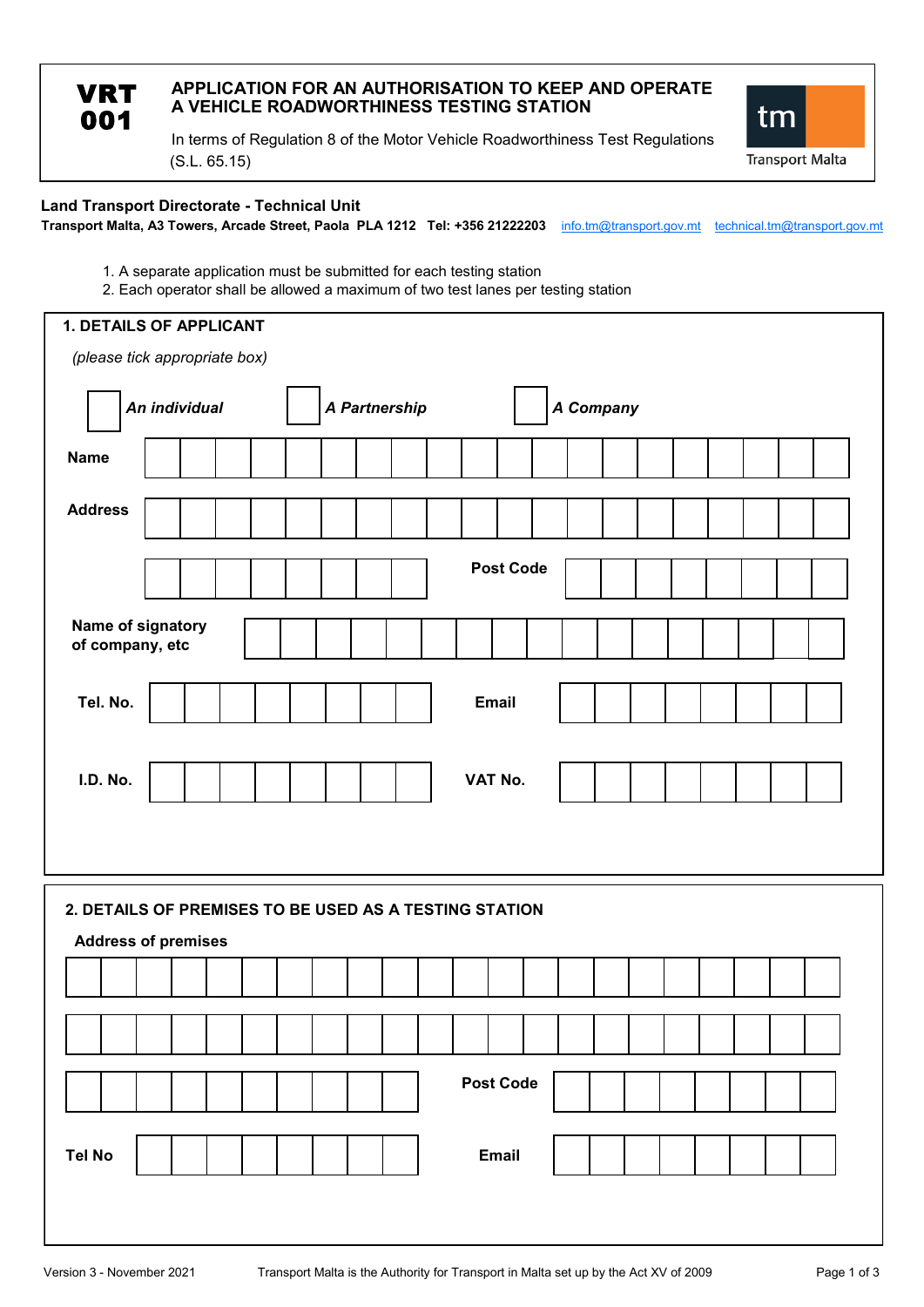## **3. DOCUMENTS REQUIRED**

- (a) The following documents should accompany each application:
- i. A declaration of financial standing, issued by a warranted accountant or auditor, showing total assets less liabilities of at least €23,000
- ii Police Conduct Certificate;
- iii. The area site plan and internal set-up of the premises in respect of which this application has been submitted, as well as a copy of the PA Permit which is classified as as Class 5B – General Industry of the Use Classes Order (S.L.552.15).
- (b) In addition to the above, organizations (companies, partnerships, etc.) are to produce also:
- i. A list containing the names, addresses and identity card numbers of directors, partners etc;
- ii. A declaration authorising the signatory of the company, etc. to sign this application.

# **4. DECLARATION**

(a) I/we apply to be authorised to act as an operator of a vehicle roadworthiness testing station in respect of:  *(please tick appropriate box/boxes – application may be made in respect of all classes)*

Class 1 authorisation – vehicles in category VII

Class 2 authorisation – vehicles in category I, III, IV, V, VI (not exceeding 3.5 tonnes)

Class 3 authorisation – vehicle in category I, II, III, VIII (exceeding 3.5 tonnes)

- (b) I/we understand that applicants will have to comply with all the requirements of the Motor Vehicle (Roadworthiness Test) Regulations.
- (c) I hereby agree and consent to have my/our personal data collected and processed by Transport Malta for the purpose of processing my/our application and that Transport Malta may undertake verification of all personal data submitted on this application form by sharing, requesting or disclosing data as it deems fit.

Furthermore, I/we consent to have my/our personal details published by Transport Malta in the event that an authorisation is granted or that it shall publish any information in order to inform the general public about the use, conditions and exercise of my/our authorisation.

This consent is being granted on the condition and understanding that Transport Malta will comply with all relevant legislation relating to the handling and processing of personal data.

## **Data Protection Notice**

*All data collected in this form is processed in accordance with the Privacy Laws that include General Data Protection Regulation (EU) 2016/679 and Chapter 586 of the Laws of Malta (Data Protection Act). The data provided may be granted with other Public Authorities and/or Government Departments as required and permitted by Maltese Law. Transport Malta of Triq Pantar, Lija, Malta LJA2021 is the data controller for the purpose of the privacy laws. The Privacy Notice attached with this application sets out the way in which personal information/data is collected and processed by Transport Malta, as well as the steps that are taken to protect such information.*

**Signature of Case of Case of Case of Case of Case of Case of Case of Case of Case of Case of Case of Case of Ca Applicant**

| ate |  |  |
|-----|--|--|
|     |  |  |